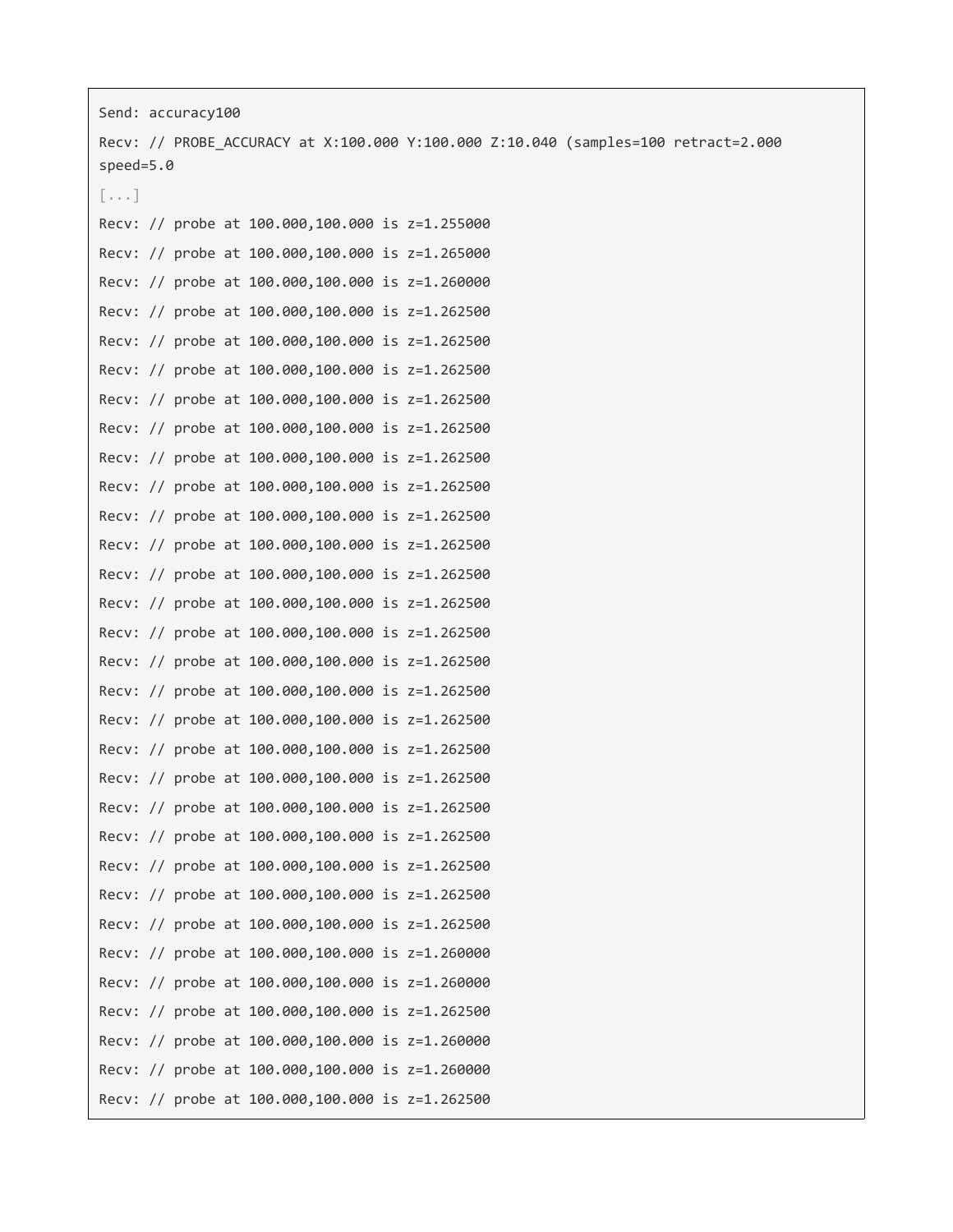|       |  | Recv: // probe at 100.000,100.000 is z=1.262500 |  |
|-------|--|-------------------------------------------------|--|
|       |  | Recv: // probe at 100.000,100.000 is z=1.262500 |  |
|       |  | Recv: // probe at 100.000,100.000 is z=1.262500 |  |
|       |  | Recv: // probe at 100.000,100.000 is z=1.260000 |  |
|       |  | Recv: // probe at 100.000,100.000 is z=1.260000 |  |
|       |  | Recv: // probe at 100.000,100.000 is z=1.260000 |  |
|       |  | Recv: // probe at 100.000,100.000 is z=1.260000 |  |
|       |  | Recv: // probe at 100.000,100.000 is z=1.260000 |  |
|       |  | Recv: // probe at 100.000,100.000 is z=1.260000 |  |
|       |  | Recv: // probe at 100.000,100.000 is z=1.262500 |  |
| Recv: |  | // probe at 100.000,100.000 is z=1.260000       |  |
|       |  | Recv: // probe at 100.000,100.000 is z=1.260000 |  |
|       |  | Recv: // probe at 100.000,100.000 is z=1.262500 |  |
|       |  | Recv: // probe at 100.000,100.000 is z=1.260000 |  |
|       |  | Recv: // probe at 100.000,100.000 is z=1.262500 |  |
|       |  | Recv: // probe at 100.000,100.000 is z=1.260000 |  |
|       |  | Recv: // probe at 100.000,100.000 is z=1.260000 |  |
|       |  | Recv: // probe at 100.000,100.000 is z=1.260000 |  |
|       |  | Recv: // probe at 100.000,100.000 is z=1.260000 |  |
|       |  | Recv: // probe at 100.000,100.000 is z=1.260000 |  |
|       |  | Recv: // probe at 100.000,100.000 is z=1.260000 |  |
|       |  | Recv: // probe at 100.000,100.000 is z=1.260000 |  |
|       |  | Recv: // probe at 100.000,100.000 is z=1.260000 |  |
|       |  | Recv: // probe at 100.000,100.000 is z=1.260000 |  |
|       |  | Recv: // probe at 100.000,100.000 is z=1.260000 |  |
|       |  | Recv: // probe at 100.000,100.000 is z=1.260000 |  |
|       |  | Recv: // probe at 100.000,100.000 is z=1.260000 |  |
|       |  | Recv: // probe at 100.000,100.000 is z=1.260000 |  |
|       |  | Recv: // probe at 100.000,100.000 is z=1.260000 |  |
|       |  | Recv: // probe at 100.000,100.000 is z=1.260000 |  |
|       |  | Recv: // probe at 100.000,100.000 is z=1.260000 |  |
|       |  | Recv: // probe at 100.000,100.000 is z=1.260000 |  |
|       |  | Recv: // probe at 100.000,100.000 is z=1.260000 |  |
|       |  | Recv: // probe at 100.000,100.000 is z=1.260000 |  |
|       |  | Recv: // probe at 100.000,100.000 is z=1.260000 |  |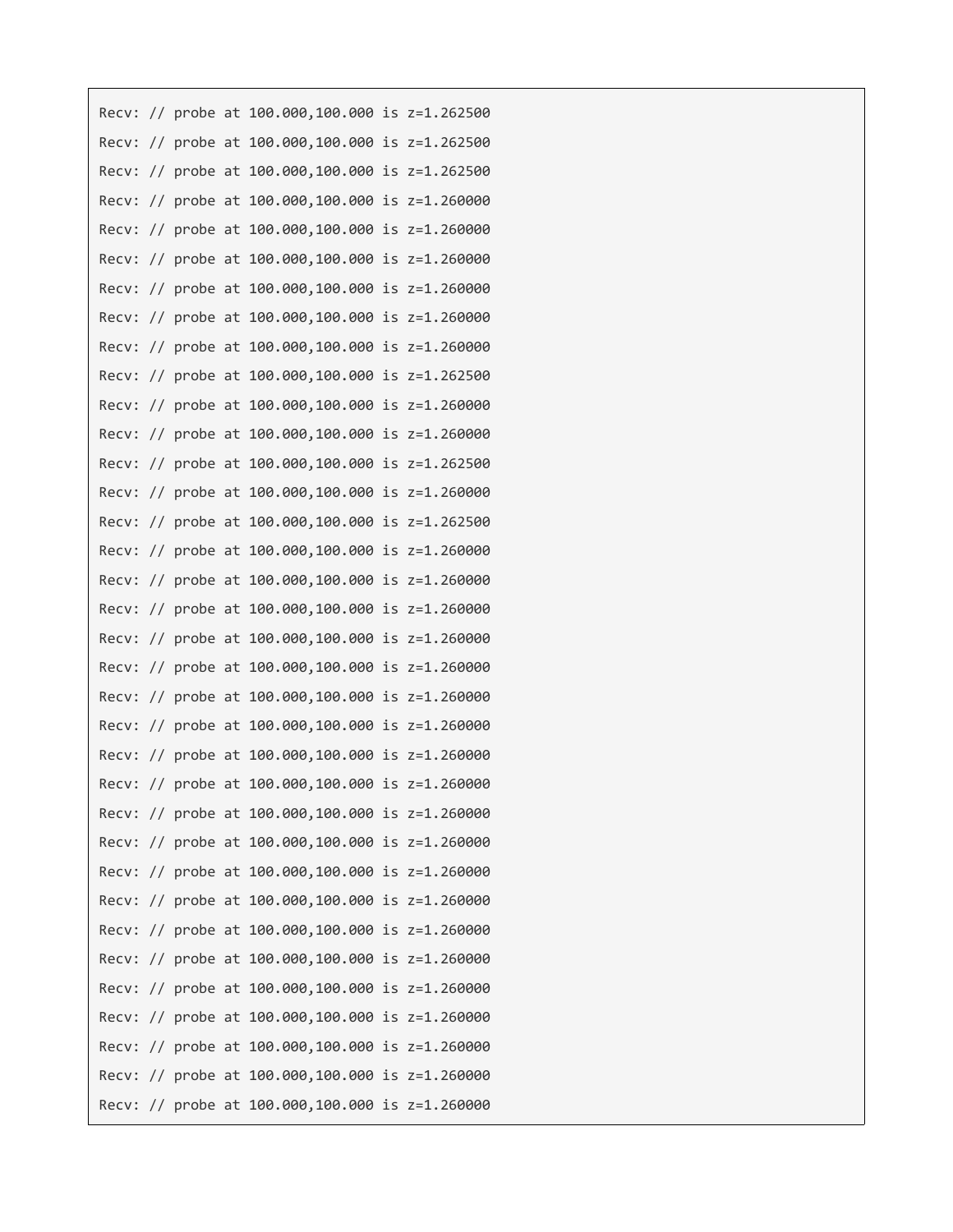|       |  | Recv: // probe at 100.000,100.000 is z=1.260000 |  |
|-------|--|-------------------------------------------------|--|
|       |  | Recv: // probe at 100.000,100.000 is z=1.260000 |  |
| Recv: |  | // probe at 100.000,100.000 is z=1.260000       |  |
| Recv: |  | // probe at 100.000,100.000 is z=1.260000       |  |
|       |  | Recv: // probe at 100.000,100.000 is z=1.260000 |  |
|       |  | Recv: // probe at 100.000,100.000 is z=1.260000 |  |
|       |  | Recv: // probe at 100.000,100.000 is z=1.260000 |  |
|       |  | Recv: // probe at 100.000,100.000 is z=1.260000 |  |
| Recv: |  | // probe at 100.000,100.000 is z=1.260000       |  |
|       |  | Recv: // probe at 100.000,100.000 is z=1.260000 |  |
| Recv: |  | // probe at 100.000,100.000 is z=1.260000       |  |
|       |  | Recv: // probe at 100.000,100.000 is z=1.260000 |  |
|       |  | Recv: // probe at 100.000,100.000 is z=1.260000 |  |
|       |  | Recv: // probe at 100.000,100.000 is z=1.260000 |  |
|       |  | Recv: // probe at 100.000,100.000 is z=1.260000 |  |
| Recv: |  | // probe at 100.000,100.000 is z=1.260000       |  |
|       |  | Recv: // probe at 100.000,100.000 is z=1.260000 |  |
| Recv: |  | // probe at 100.000,100.000 is z=1.260000       |  |
| Recv: |  | // probe at 100.000,100.000 is z=1.260000       |  |
|       |  | Recv: // probe at 100.000,100.000 is z=1.260000 |  |
|       |  | Recv: // probe at 100.000,100.000 is z=1.260000 |  |
|       |  | Recv: // probe at 100.000,100.000 is z=1.260000 |  |
|       |  | Recv: // probe at 100.000,100.000 is z=1.260000 |  |
|       |  | Recv: // probe at 100.000,100.000 is z=1.260000 |  |
|       |  | Recv: // probe at 100.000,100.000 is z=1.260000 |  |
|       |  | Recv: // probe at 100.000,100.000 is z=1.260000 |  |
|       |  | Recv: // probe at 100.000,100.000 is z=1.260000 |  |
|       |  | Recv: // probe at 100.000,100.000 is z=1.260000 |  |
|       |  | Recv: // probe at 100.000,100.000 is z=1.257500 |  |
|       |  | Recv: // probe at 100.000,100.000 is z=1.260000 |  |
|       |  | Recv: // probe at 100.000,100.000 is z=1.260000 |  |
|       |  | Recv: // probe at 100.000,100.000 is z=1.257500 |  |
|       |  | Recv: // probe at 100.000,100.000 is z=1.260000 |  |
|       |  | Recv: // probe at 100.000,100.000 is z=1.260000 |  |
|       |  |                                                 |  |